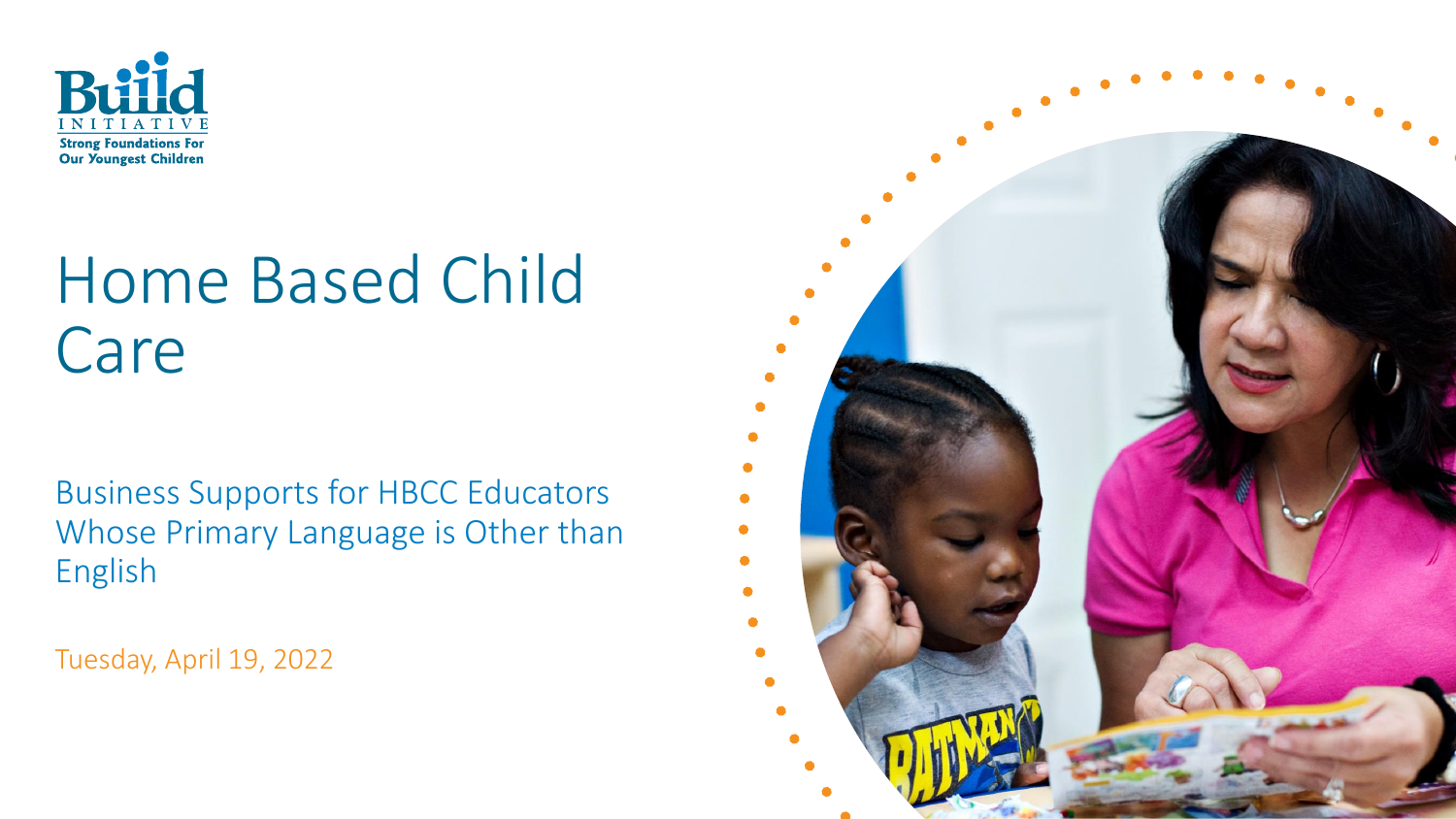## Agenda



Welcome What is working and where are the 2

One approach... What's Next? 3 4



barriers?



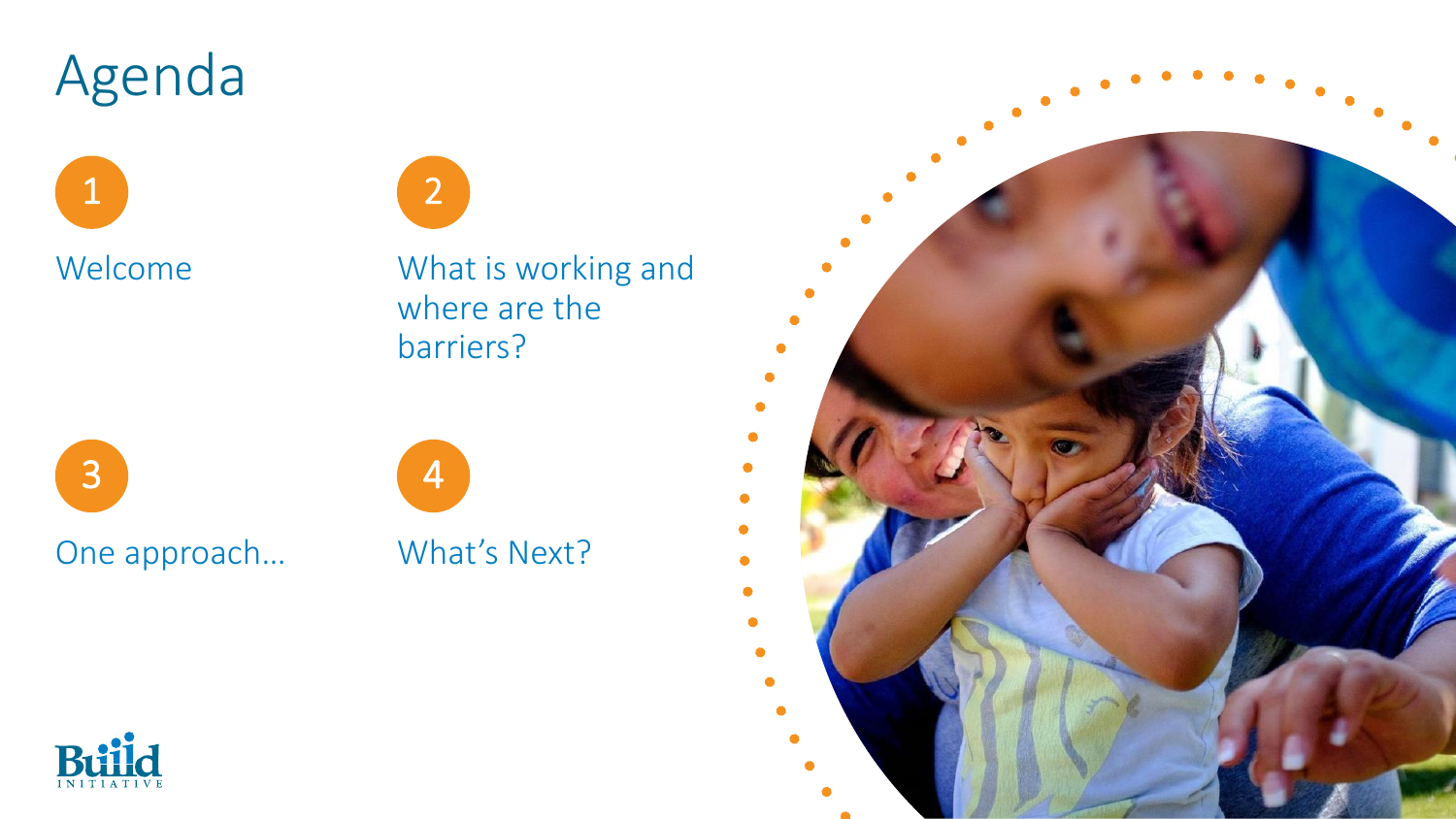### Core Beliefs

Family child care and family, friend, and neighbor care settings, whether licensed or license- exempt, are part of the fabric of a mixed delivery system for early care and education.



Strategies and the system components supporting home-based child care settings should be resourced on par with center- and school-based settings.



Strategies to work with providers in these family care settings should be responsive to their needs and intentional in their development to reflect the unique modality of care.

4

Family child care needs to be approached in a systemic way across all the various federal initiatives and private funding opportunities, in order to leverage these fully while also keeping a laser focus on best practice for FCC

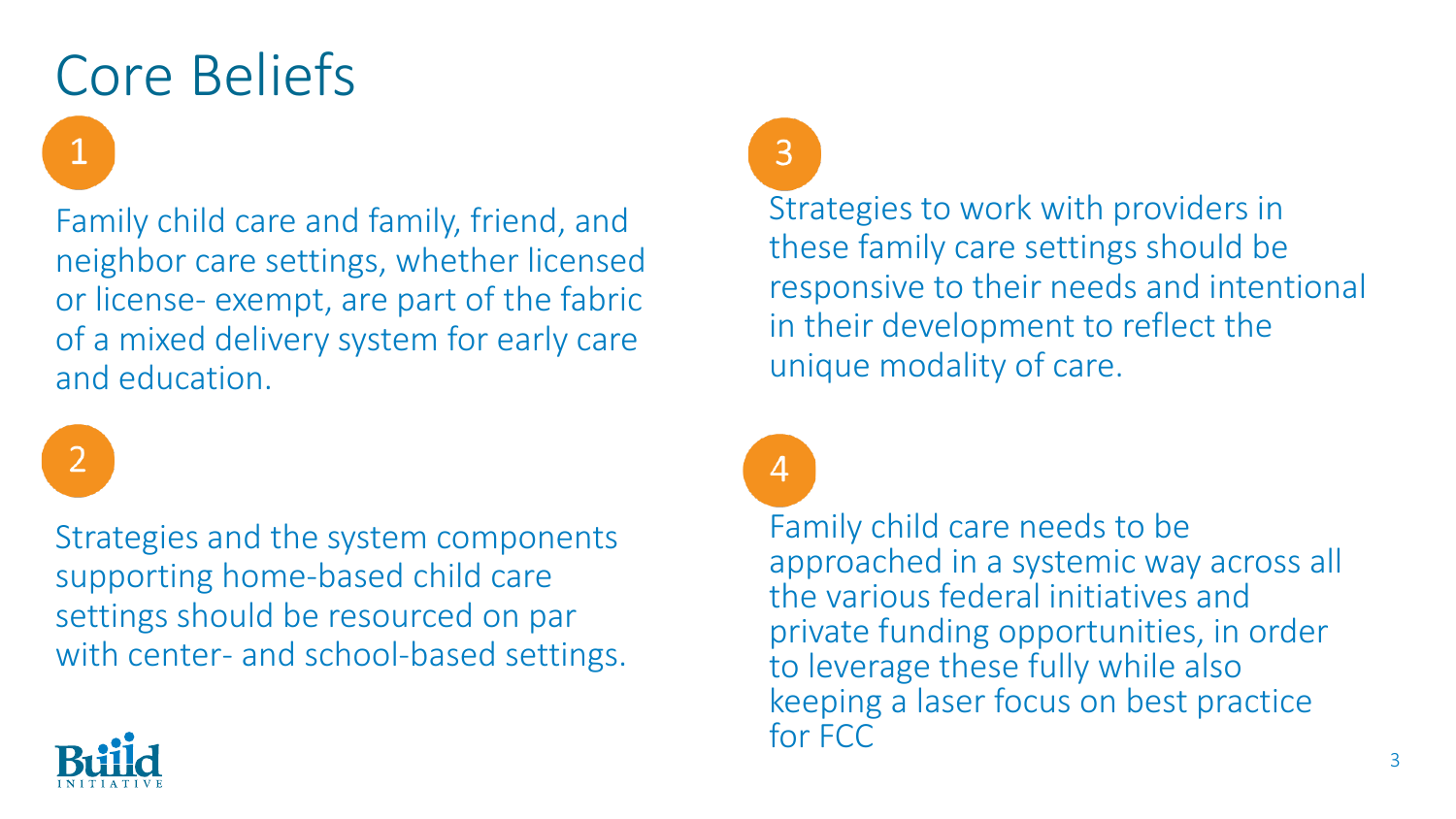# Defining the terms:

#### Home-Based Child Care:

Is inclusive of wherever children are cared for in a home setting. Different states and communities refer to this in different ways:

- Family Child Care (FCC)
- Family, Friend, and Neighbor care (FFN)
- licensed, unlicensed
- registered, unregistered
- $\bullet$  Etc....

#### Who do we mean?

- Provider
- Educator
- Owner/Operator
- Practitioner
- $\bullet$  Ftc....

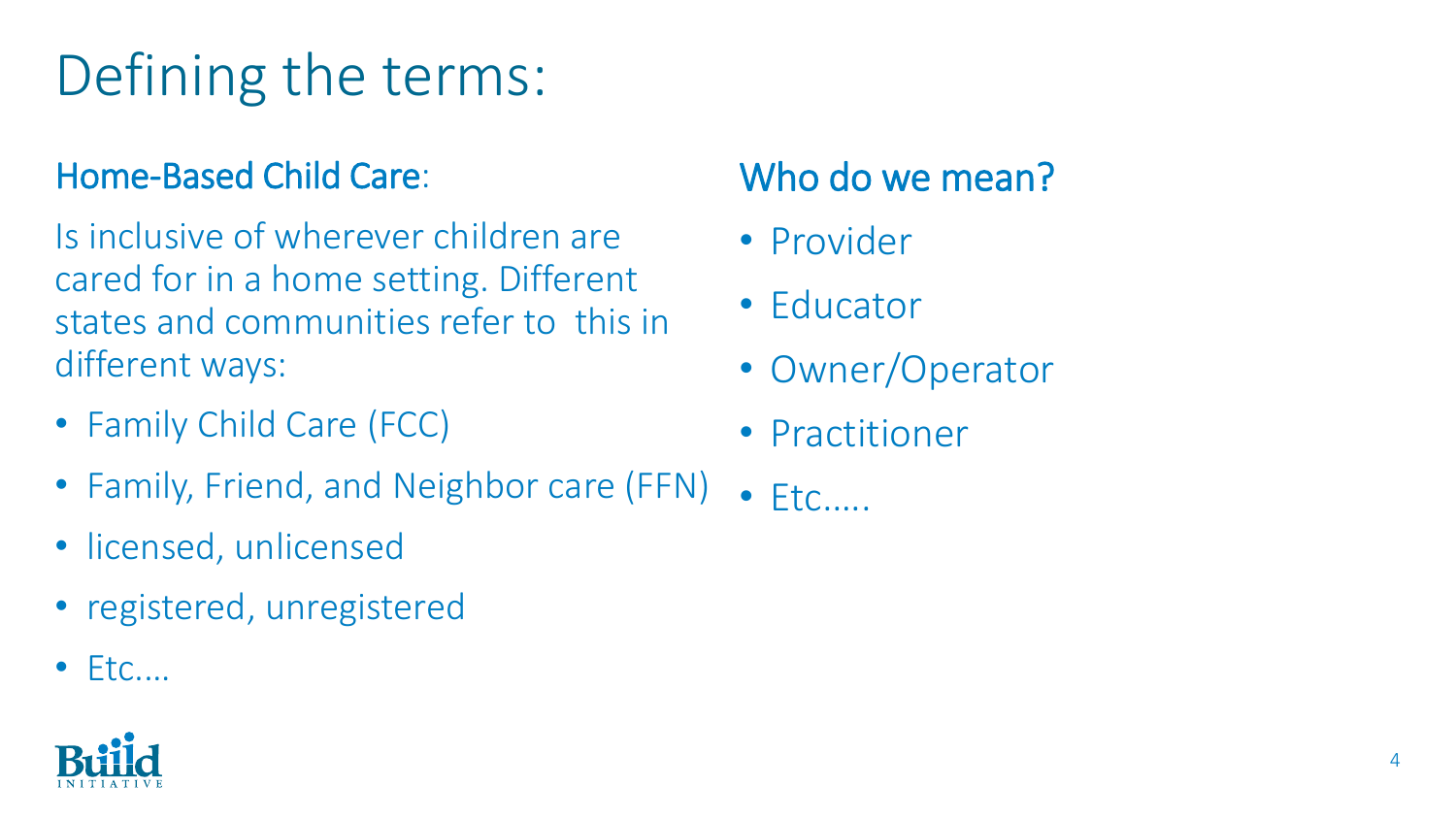



What HBCC business supports, for providers whose language is other than English, does your program offer?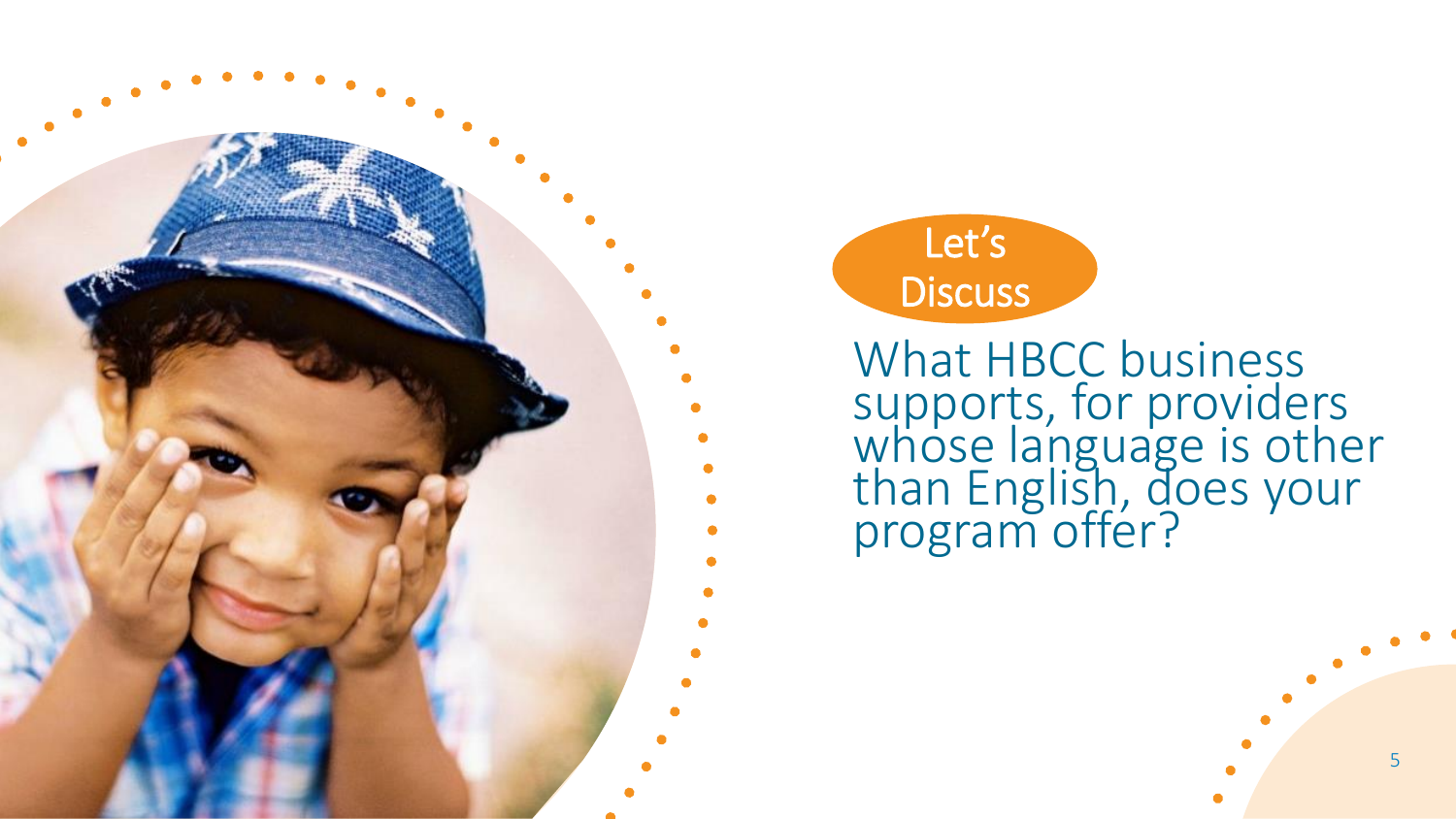### Word Cloud



What HBCC supports for providers whose language is other than English, does your program offer?

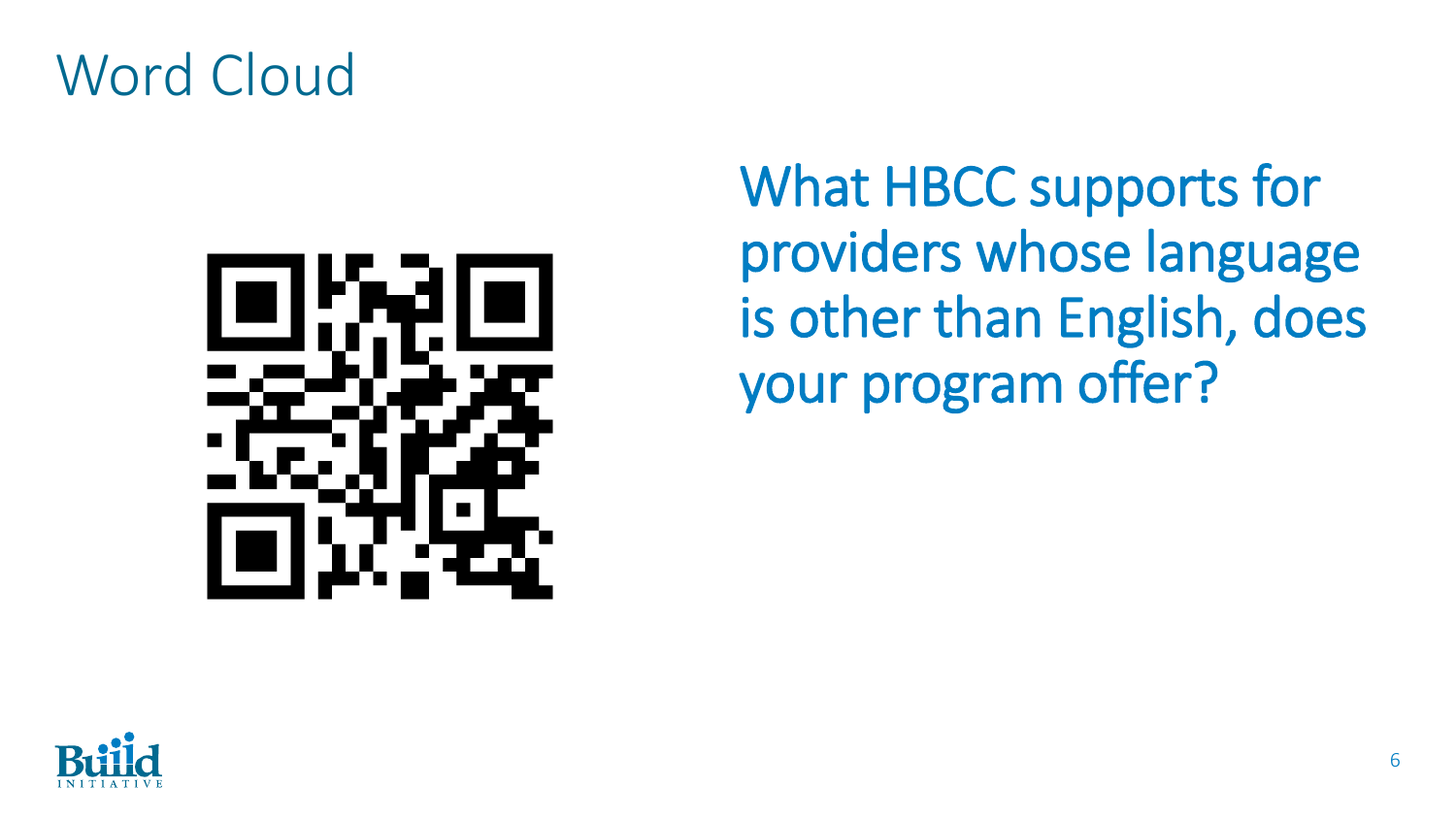



What technology are you already using well? Why do you think this has been successful?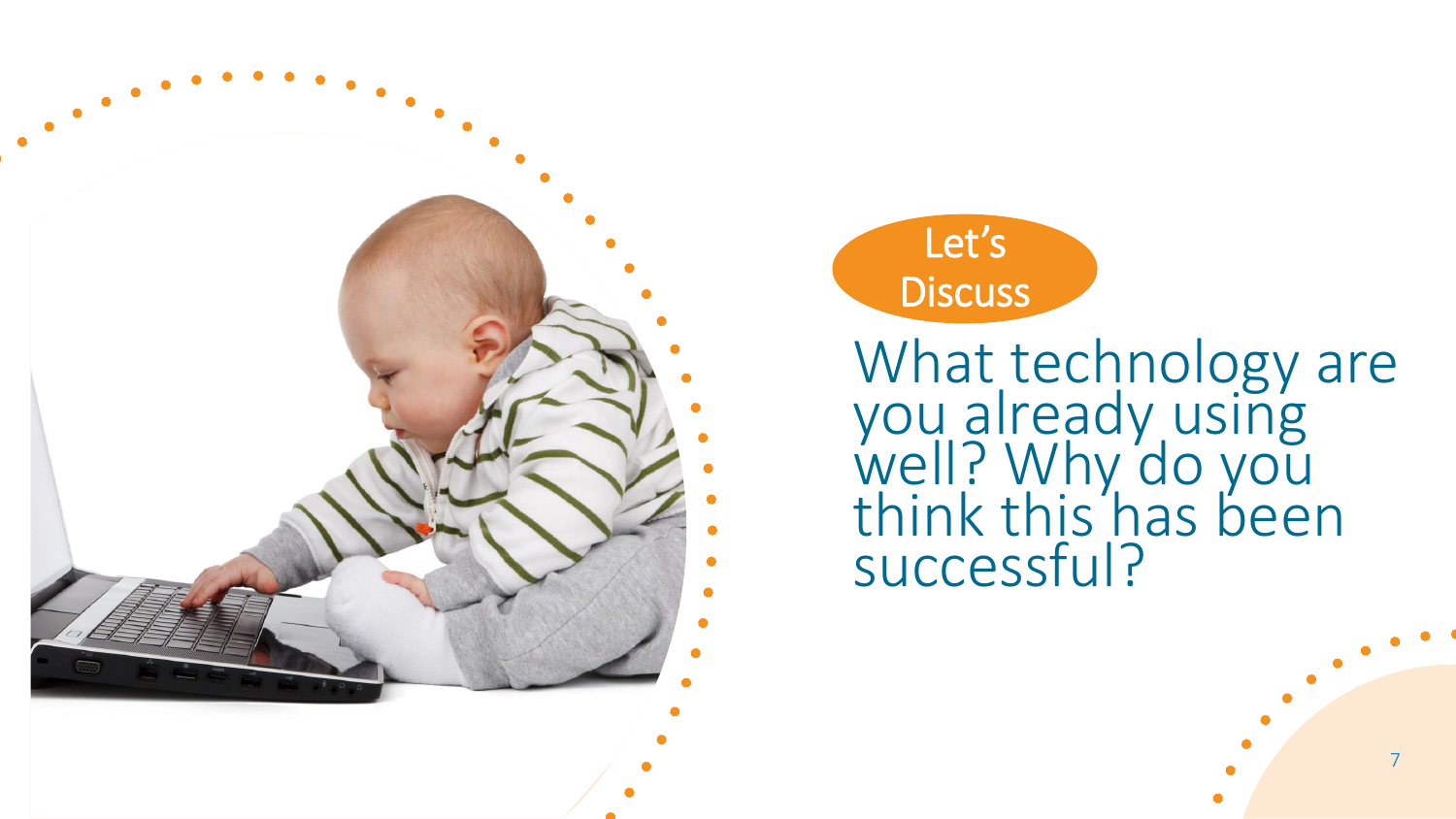



## What barriers exist to either access or use?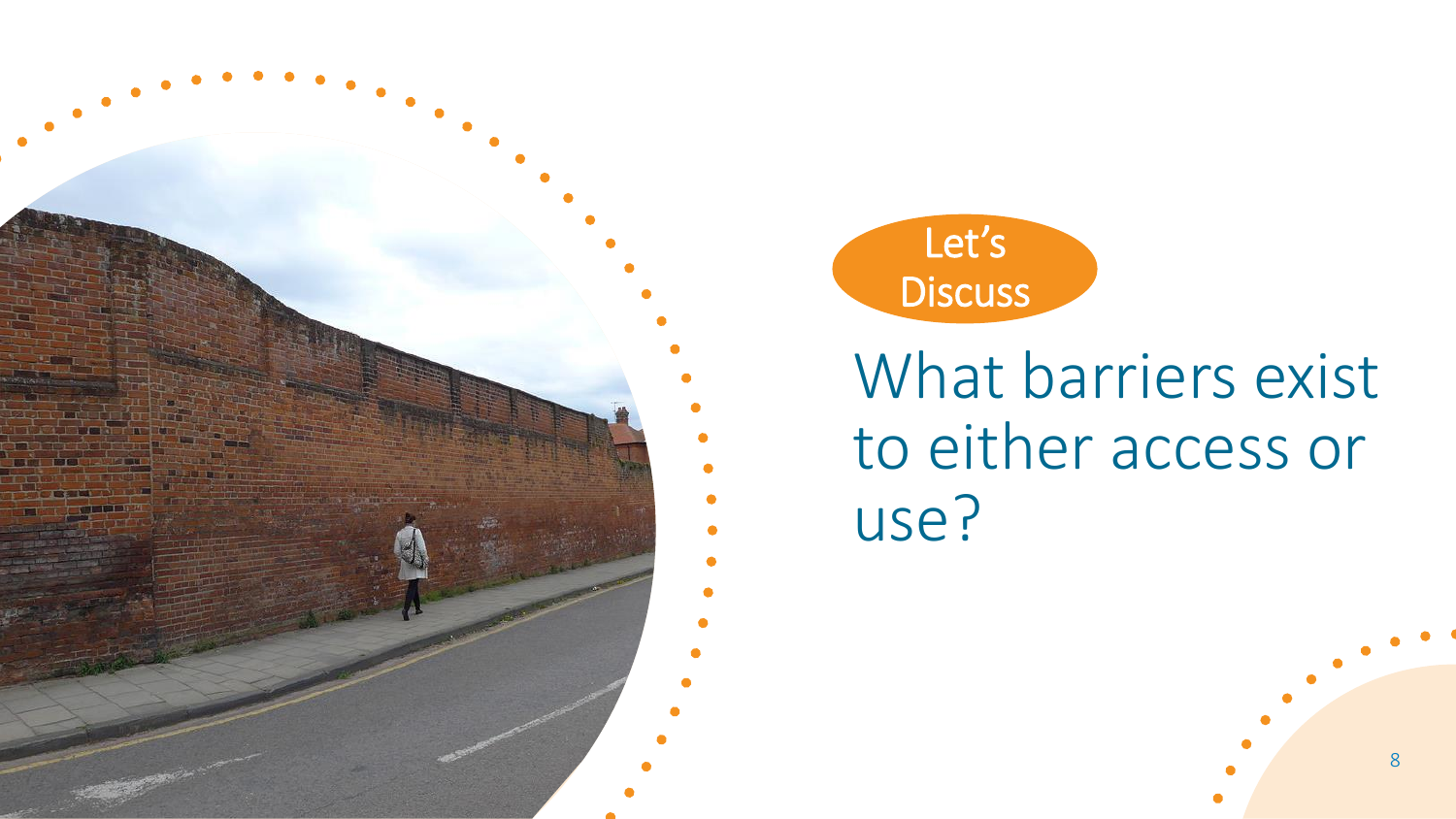



How would you define digital literacy?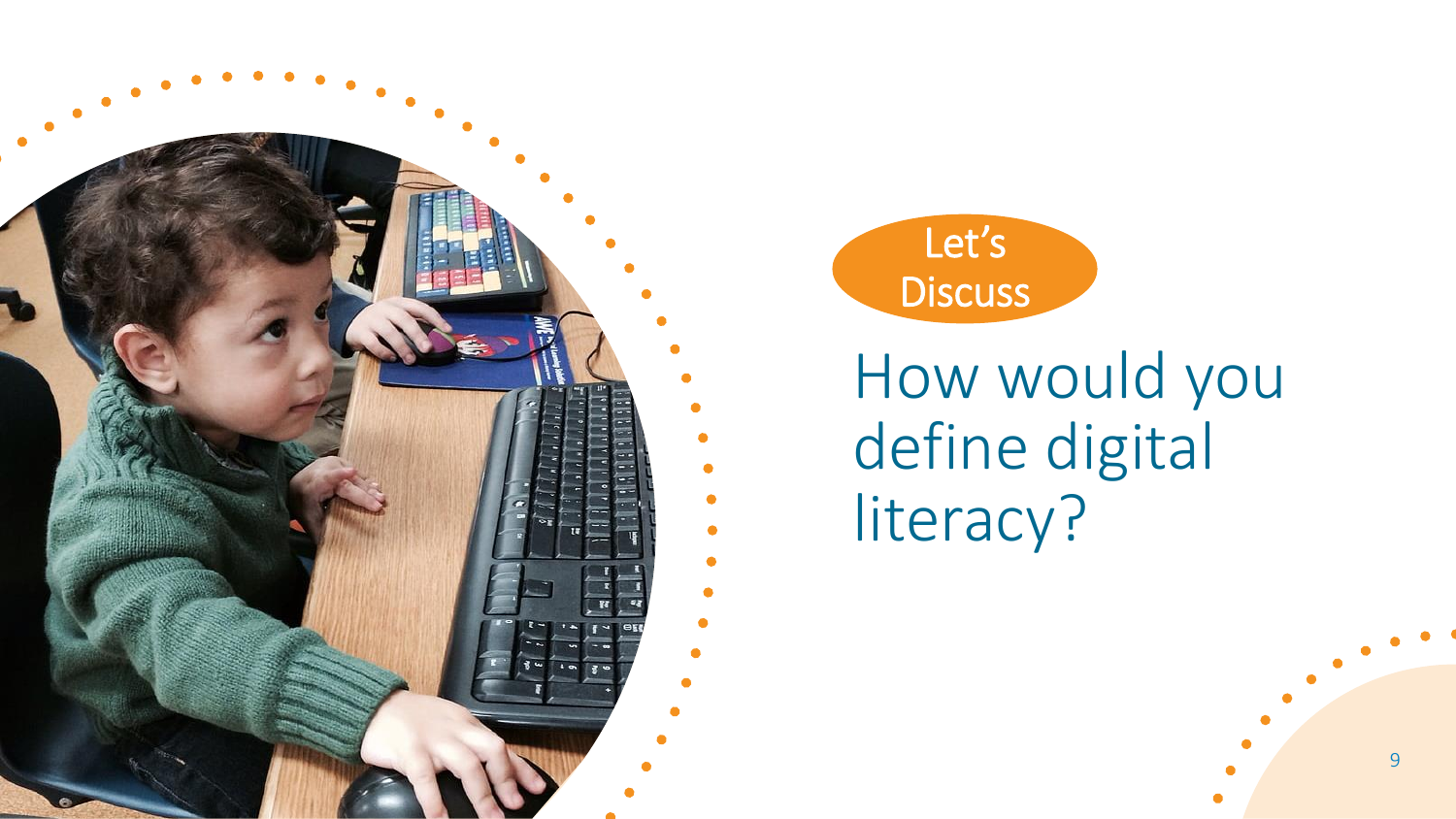

# Pilar Torres *L.U.N.A*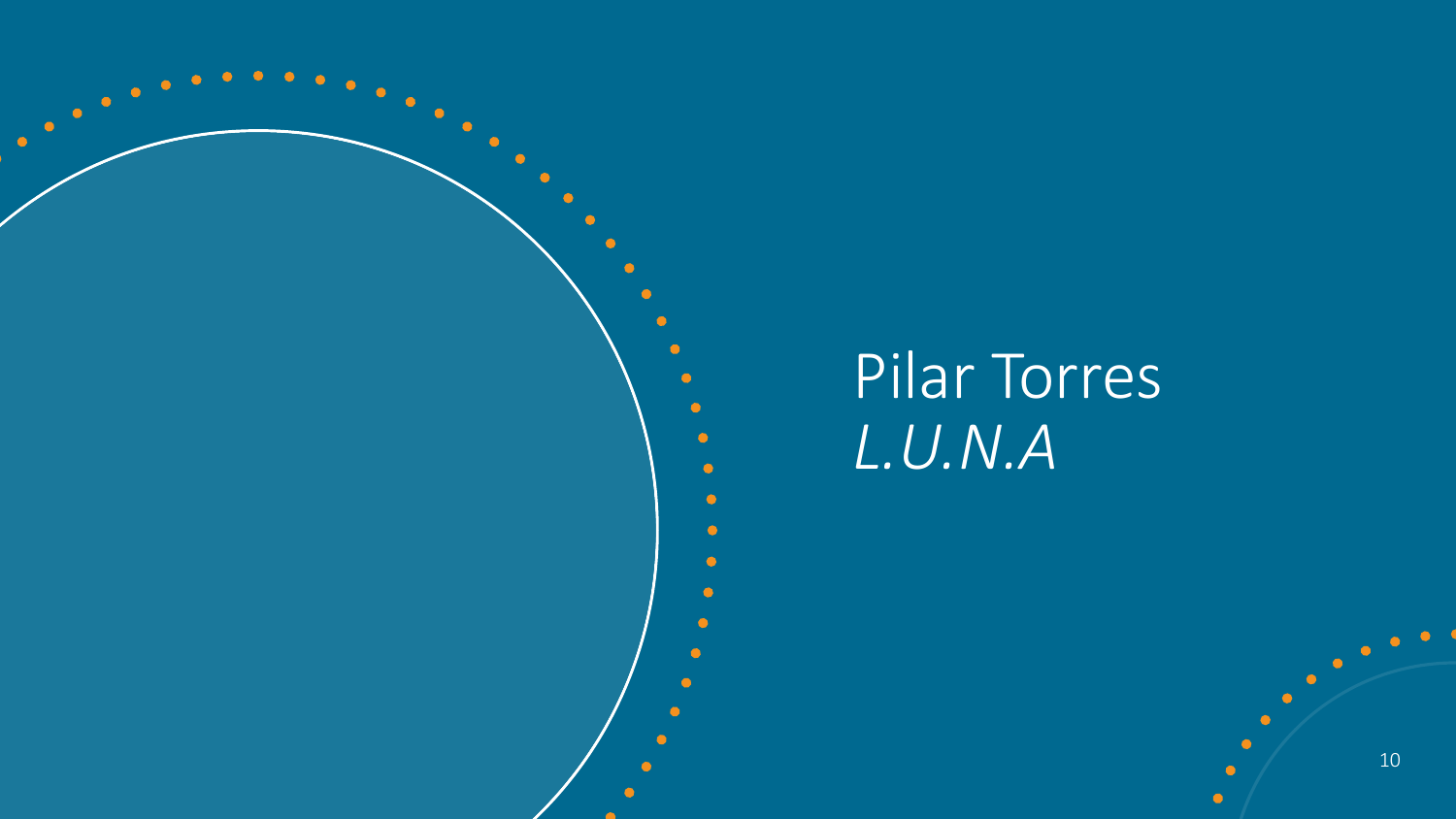## In Review:

- How can technology be used to support HBCC businesses in multiple languages?
- How can technology be used to foster connections between educators and systems?
- How can your organization provide multi -lingual materials, resources, and supports?
	- Do you have the ability to provide the wrap around supports necessary for authentic engagement and long -term success?

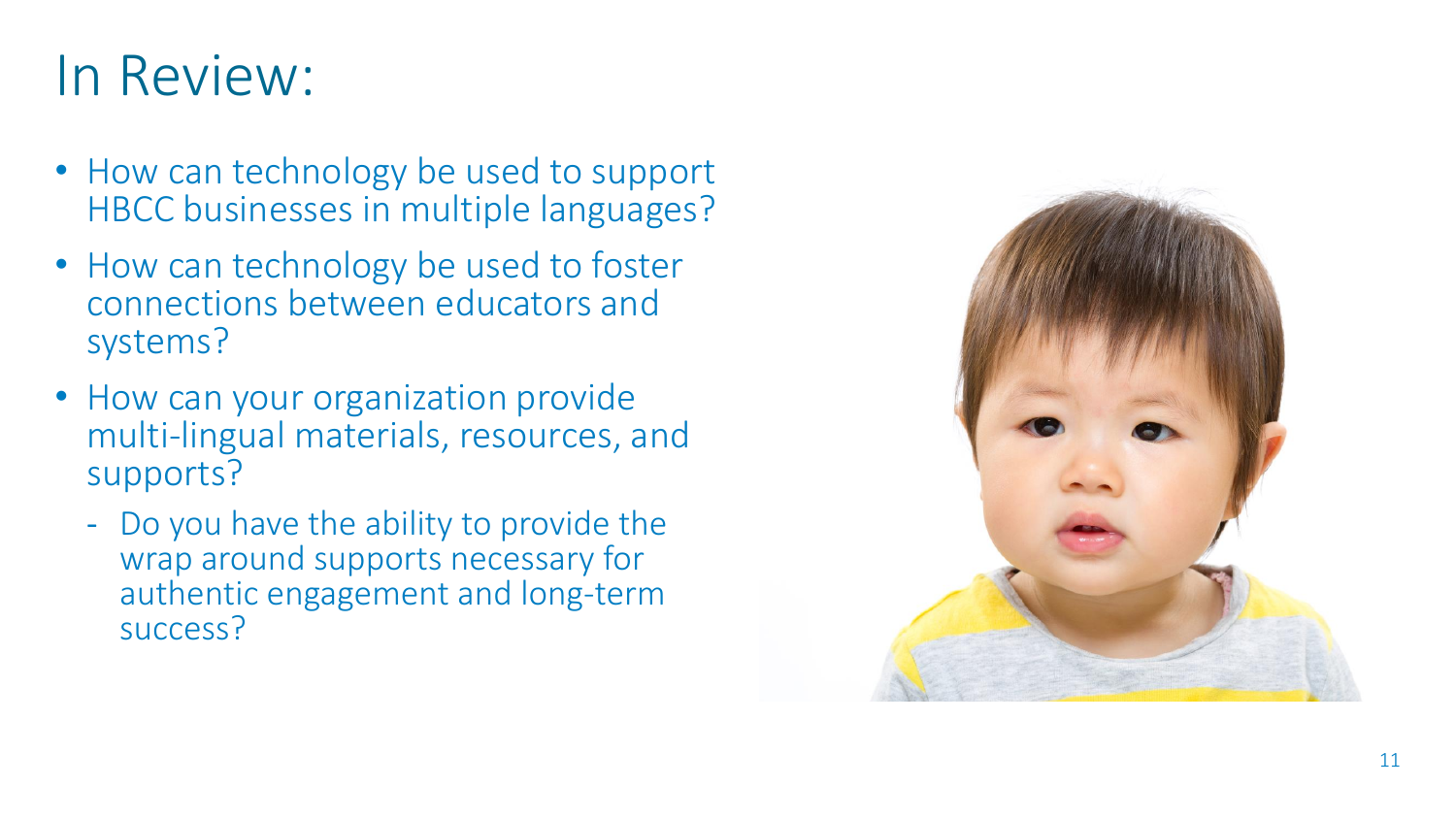### Resources

Pilar Torres pilar.torres@lunalatinasunidas.com Kinedu https://learn.kinedu.com/

### **Contacts**

Jeanna Capito jeannacapito@gmail.com

Lanette Dumas lanette@forellegroup.com

Danielle Fuentes Johnson dfuentesjohnson@buildinitiative.org